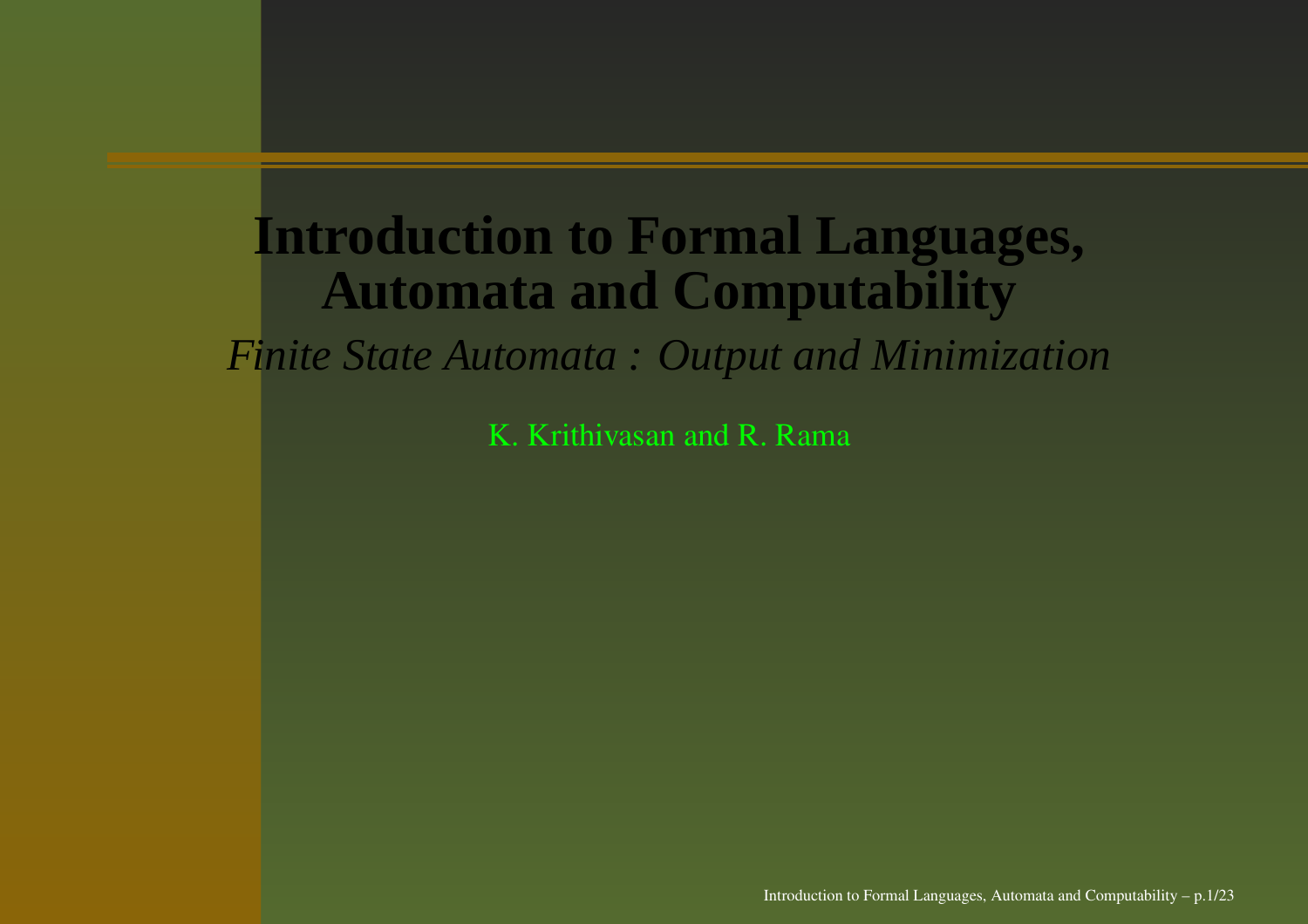# **Myhill-Nerode Theorem**

In an earlier chapter we considered some examples of FSA. Consider the example serial adder. After getting some input, the machine can be in 'carry' state or 'no carry' state. It does not matter what exactly the earlier input was. It is only necessary to know whether it has produced <sup>a</sup> carry or not. Hence the finite state automaton need not distinguish between each and every input. It distinguishes between classes of inputs.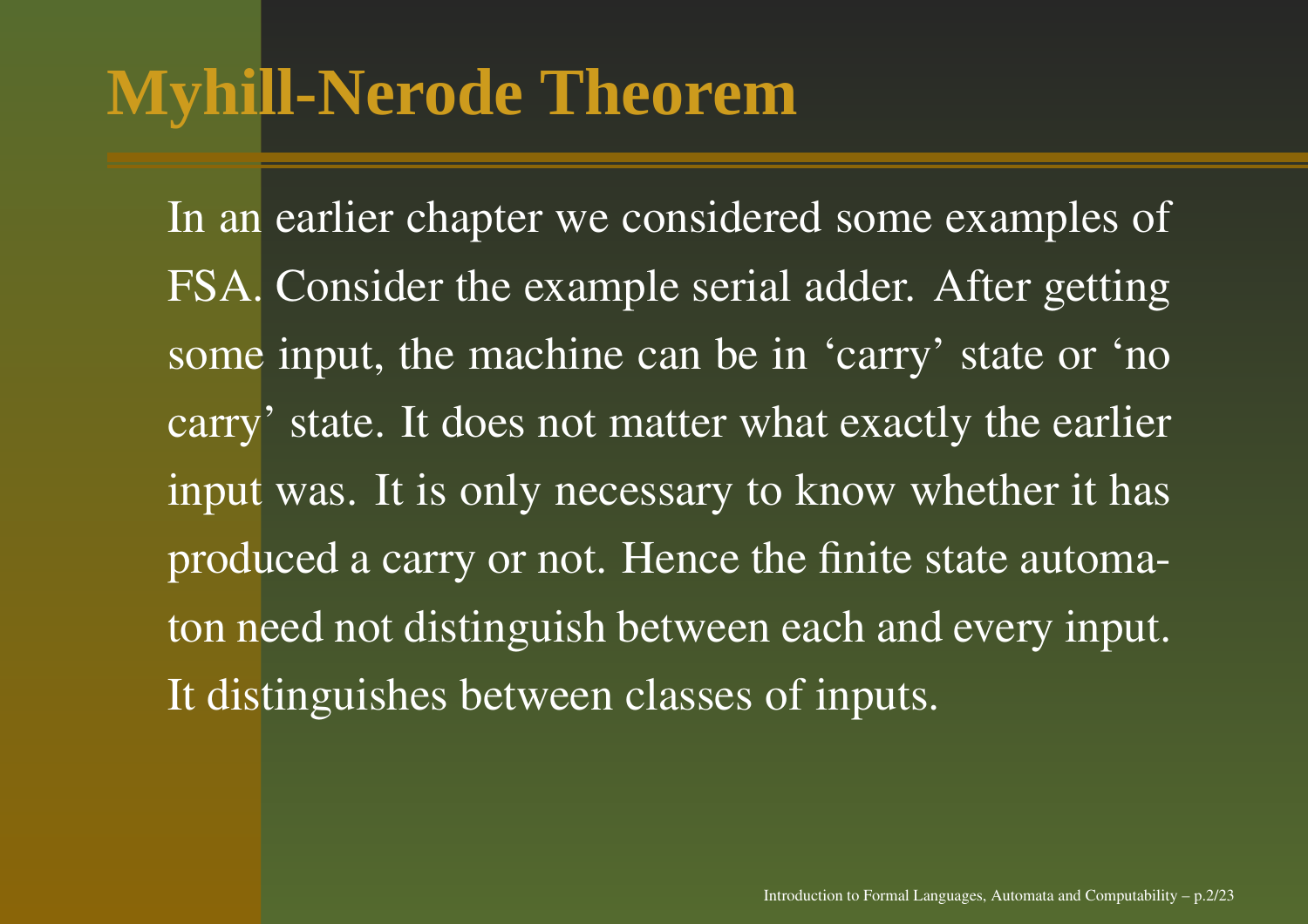In the above case, the whole set of inputs can be partitioned into two classes - one that produces <sup>a</sup> carry and another that does not produce <sup>a</sup> carry. Thus the finite state automaton distinguishes between classes of input strings. These classes are also finite . Hence we say that the FSA has finite amount of memory.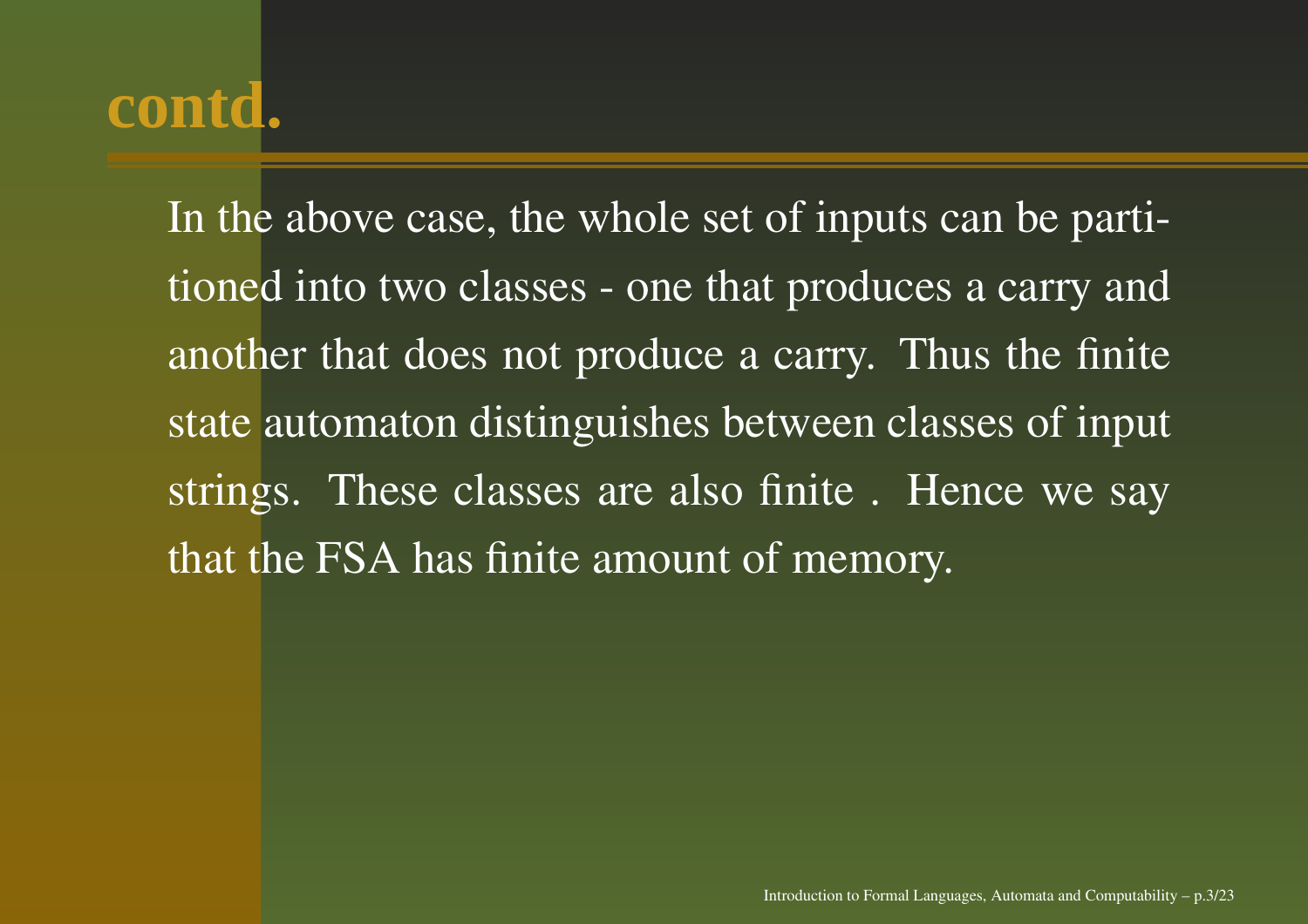Theorem The following three statements are equivalent.

- 1.  $L \subseteq \Sigma^*$  is accepted by a DFSA.
- 2.  $L$  is the union of some of the equivalence classes of a right invariant equivalence relation of finite index on Σ<sup>∗</sup>.
- 3. Let equivalence relation  $R_L$  be defined over  $\Sigma^*$  as follows:  $xR_Ly$  if and only if,  $\forall z \in \Sigma^*$ ,  $xz$  is in L exactly when  $yz$  is in L. Then  $R_L$  is of finite index.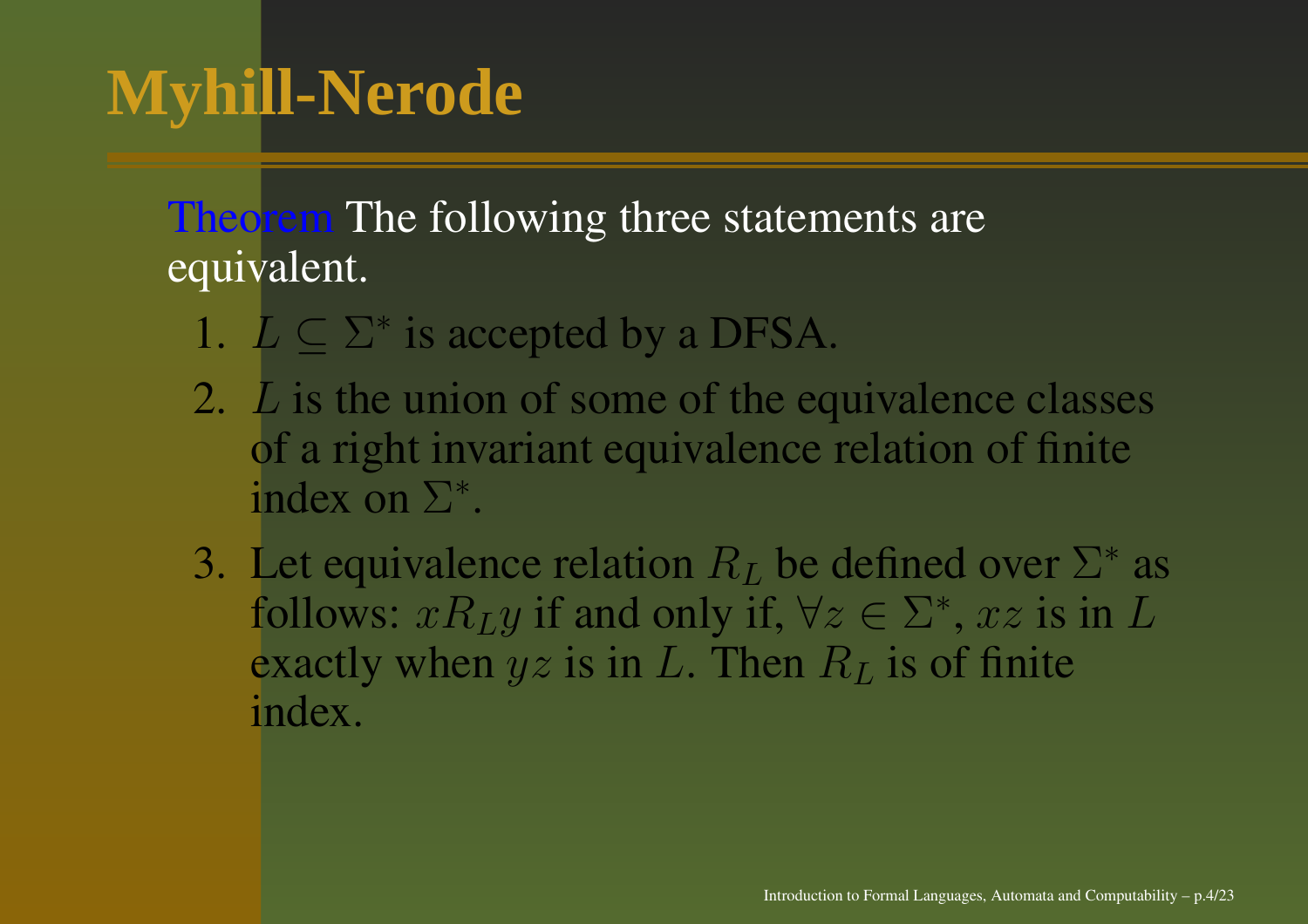# **Proof**

We shall prove  $(1) \Rightarrow (2), (2) \Rightarrow (3), (3) \Rightarrow (1)$ .  $(1) \Rightarrow (2).$ Let  $L$  be accepted by a FSA  $M = (K,\Sigma,\delta,q_0,F).$ Define a relation  $R_M$  on  $\Sigma^*$  such that  $xR_My$  if  $\delta(q_0, x) = \delta(q_0, y)$ .  $R_M$  is an equivalence relation, as seen below.  $\forall x \ x R_M x$ , since  $\delta(q_0, x) = \delta(q_0, x)$ ,  $\forall x \ x R_M y \Rightarrow y R_M x : \delta(q_0, x) = \delta(q_0, y)$  means  $\delta(q_0, y) = \delta(q_0, x),$  $\forall x, y \ x R_M y$  and  $y R_M z \Rightarrow x R_M z$ . For if  $\delta(q_0, x) = \delta(q_0, y)$  and  $\delta(q_0, y) = \delta(q_0, z)$  then  $\delta(q_0, x) = \delta(q_0, z).$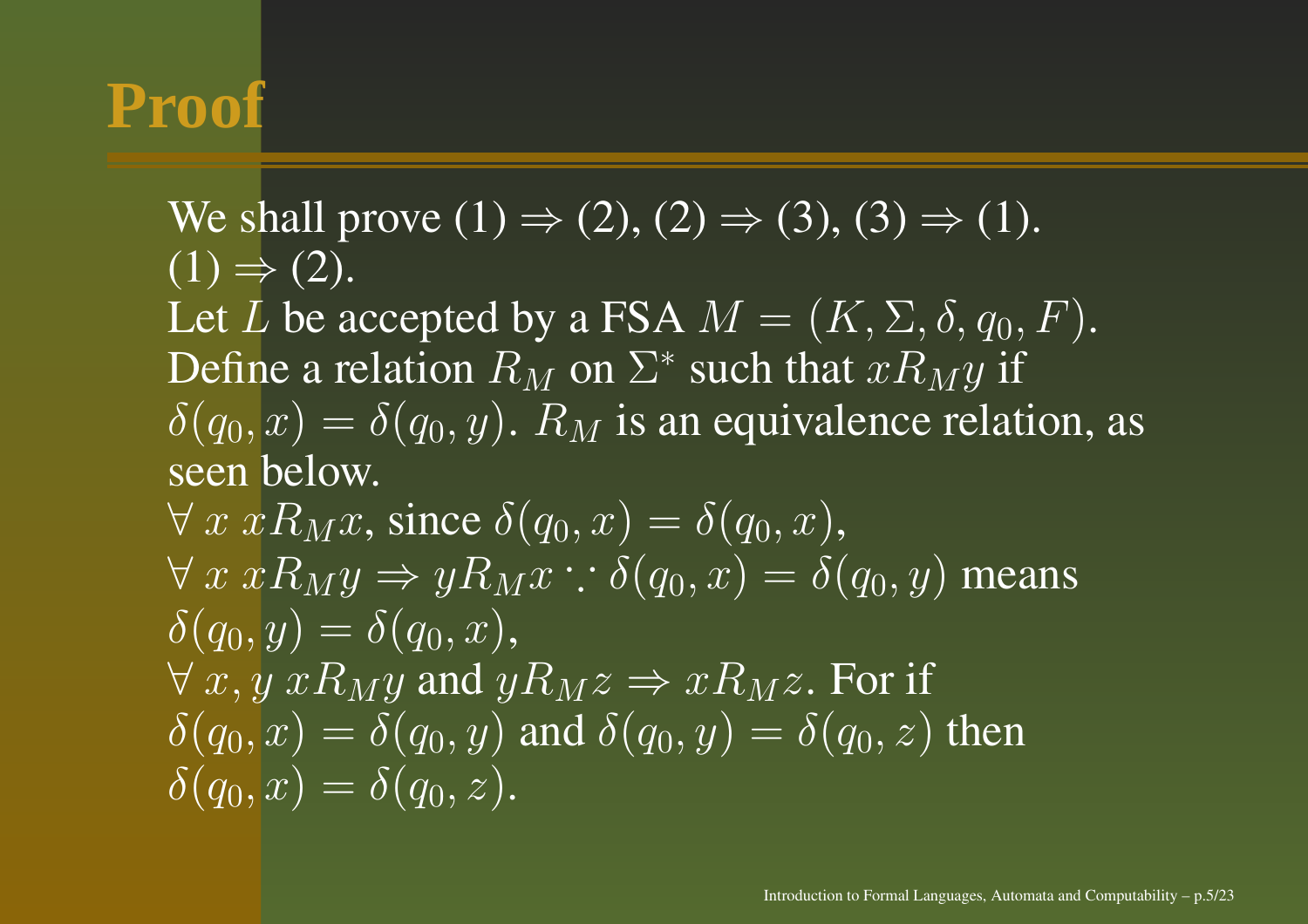So  $R_M$  divides  $\Sigma^*$  into equivalence classes. The set of strings which take the machine from  $q_0$  to a particular state  $q_i$  are in one equivalence class. The number of equivalence classes is therefore equivalent to the number of states of  $M,$  assuming every state is reachable from  $q_0.$  (If a state is not reachable from  $q_0,$ it can be removed without affecting the language accepted). It can be easily seen that this equivalence relation  $R_M$  is right invariant, i.e., if  $xR_My$ ,  $xzR_Myz \,\forall z \in \Sigma^*$ .  $\delta(q_0, x) = \delta(q_0, y)$  if  $xR_My$ ,  $\delta(q_0, xz) = \delta(\delta(q_0, x), z) = \delta(\delta(q_0, y), z) = \delta(q_0, yz).$ Therefore  $xzR_Myz.$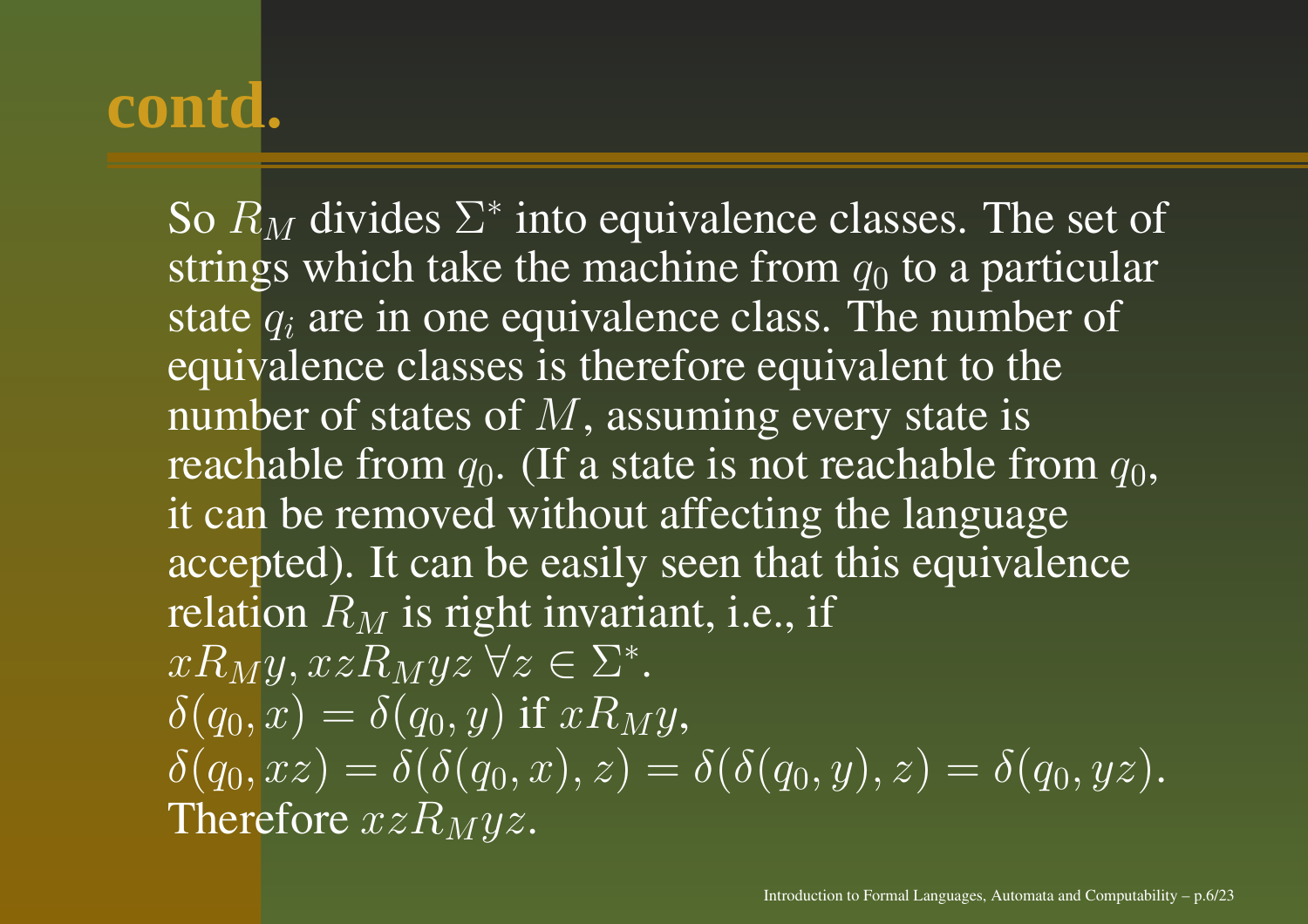$L$  is the union of those equivalence classes of  $R_M$  which correspond to final states of  $M.$ 

 $(2) \Rightarrow (3)$ 

Assume statement (2) of the theorem and let  $E$  be the equivalence relation considered. Let  $R_L$  be defined as in the statement of the theorem. We see that  $xEy \Rightarrow xR_Ly.$ 

If  $xEy$ , then  $xzEyz$  for each  $z \in \Sigma^*$ .  $xz$  and  $yz$  are in the same equivalence class of E. Hence  $xz$  and  $yz$  are both in L or both not in L as  $L$  is the union of some of the equivalence classes of  $E.$  Hence  $xR_{L}y.$ Hence any equivalence class of  $E$  is completely contained in an equiv-

alence class of  $R_L$ . Therefore  $E$  is a refinement of  $R_L$  and so the index

of  $R_L$  is less than or equal to the index of  $E$  and hence finite.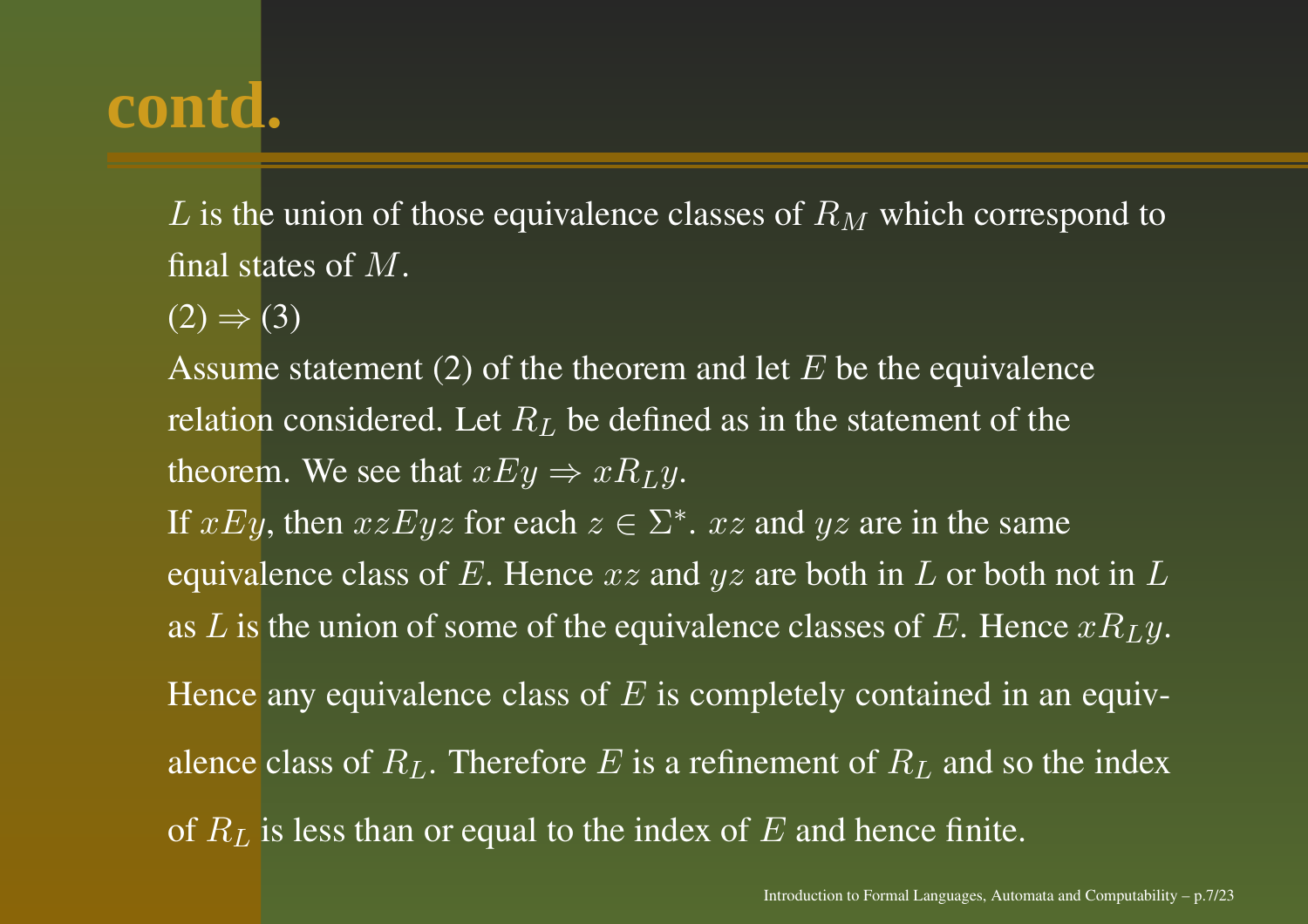$\overline{(3)} \Rightarrow \overline{(1)}$ 

First we show  $R_L$  is right invariant.  $xR_Ly$  if  $\forall z$  in  $\Sigma^*$ ,  $xz$  is in  $L$  exactly when  $yz$  is in  $L$  or we can also write this in the following way:  $xR_Ly$  if for all  $w, z$  in  $\Sigma^*$ ,  $xwz$  is in L exactly when  $ywz$  is in L. If this holds  $xwR_{L}yw.$ Therefore  $R_L$  is right invariant. Let  $[x]$  denote the equivalence class of  $R<sub>L</sub>$  to which x belongs. Construct a DFSA  $M_L = (K', \Sigma, \delta', q_0, F')$  as follows:  $K'$  contains one state corresponding to each equivalence class of  $R_L$ . [ $\epsilon$ ] corresponds to  $q'_0$ .  $\delta'$  is defined as follows:  $\delta'([x], a) = [xa]$ . This definition is consistent as  $R_L$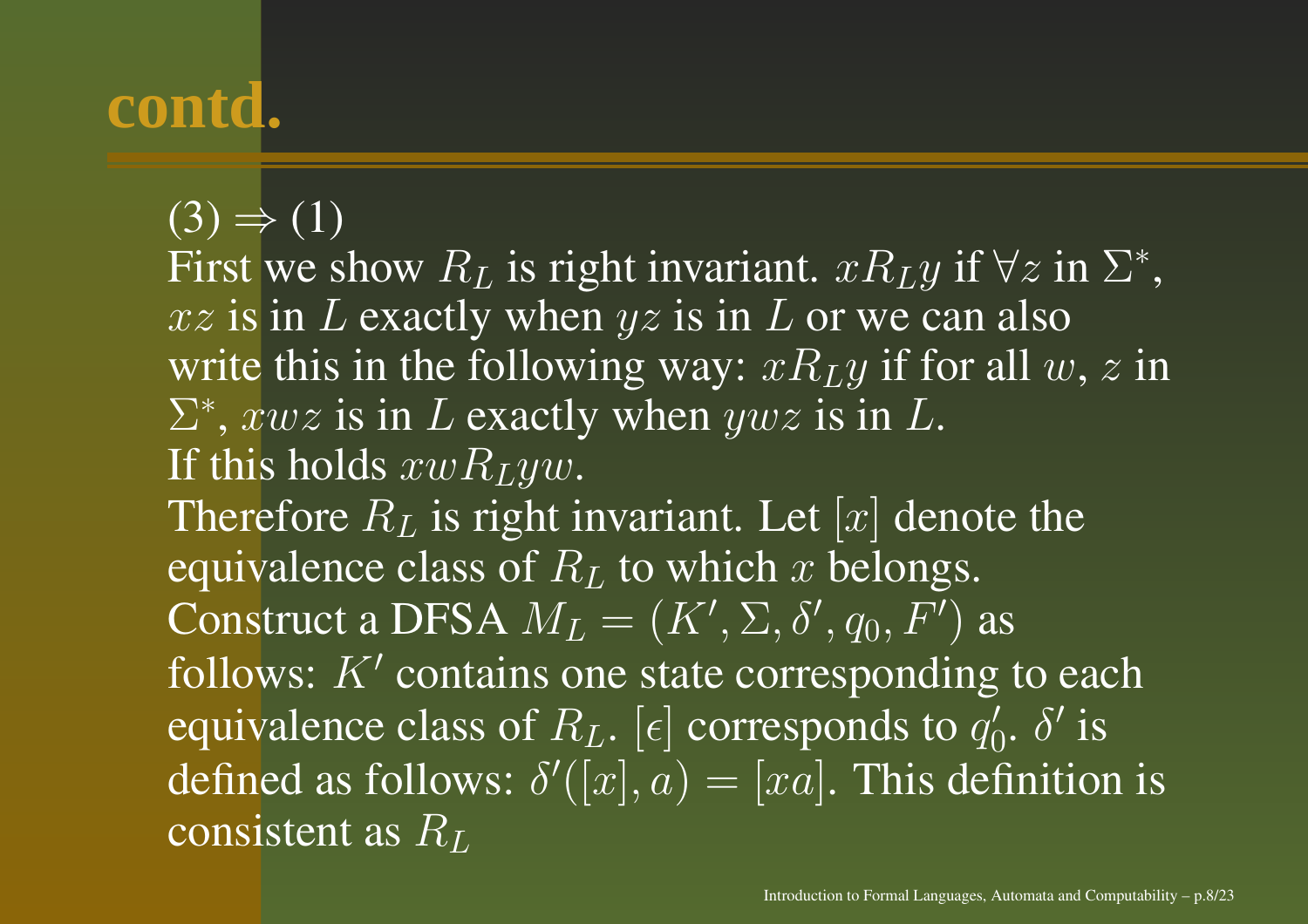is right invariant. Suppose  $x$  and  $y$  belong to the same equivalence class of  $R_L$ . Then  $xa$  and  $ya$  will belong to the same equivalence class of  $R_L$ . For,

$$
\delta'([x], a) = \delta'([y], a)
$$

$$
\downarrow \qquad \downarrow \qquad \downarrow
$$

$$
[xa] = [ya]
$$

if  $x\in L,$   $[x]$  is a final state in  $M',$  i.e.,  $[x]\in F'.$  This automaton  $M'$  accepts  $L.$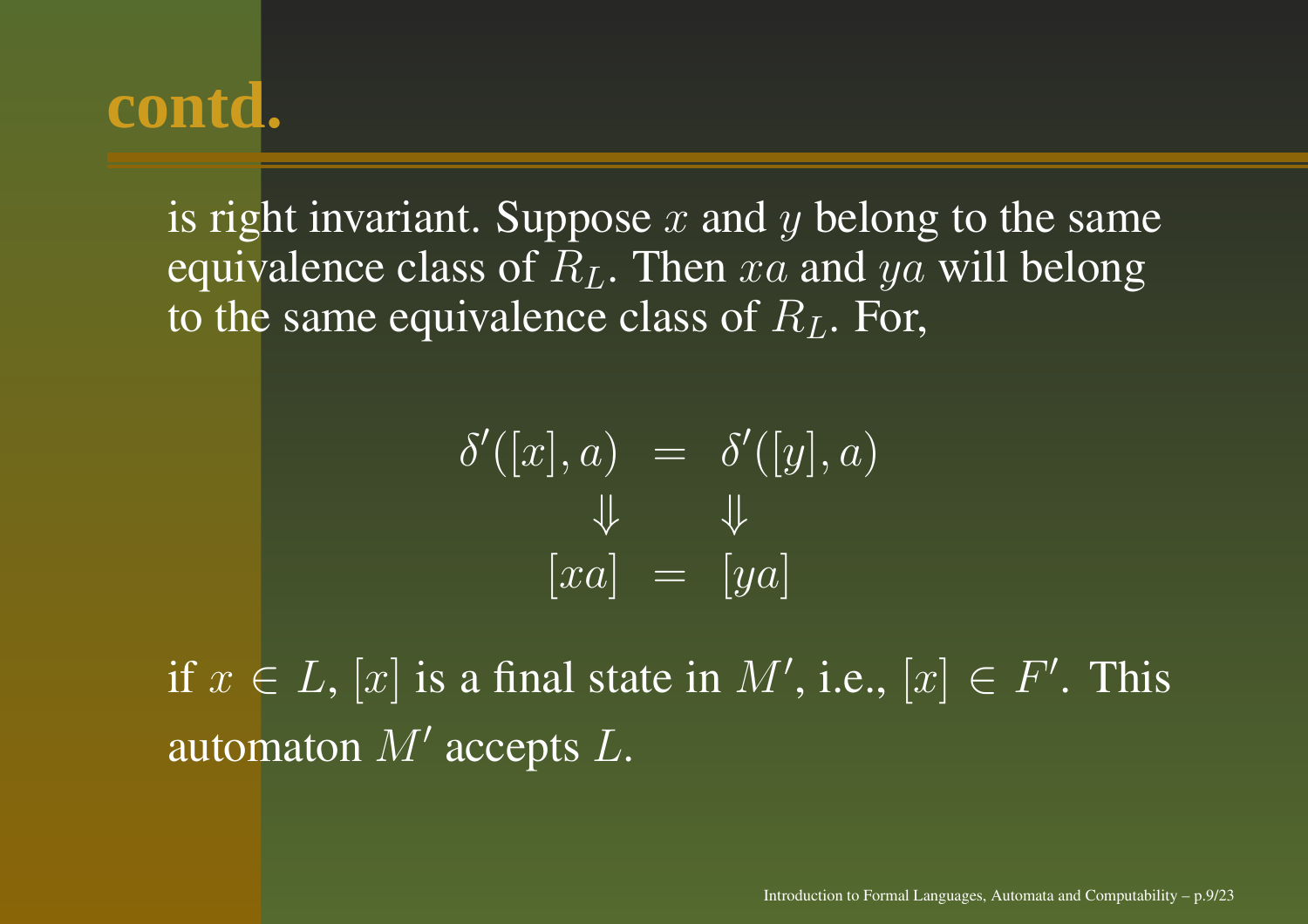

Consider the FSA  $M$  given in next figure.



The language accepted consists of strings of  $a$ 's and  $b$ 's having at least one  $a.$   $M$  divides  $\{a, b\}^*$  into 3 equivalence classes.

1.  $H_1$ , set of strings which take M from  $q_0$  to  $q_0$  i.e.,  $b^*$ .

2.  $H_2$ , set of strings which take M from  $q_0$  to  $q_1$ , i.e., set of strings which have odd numbers of  $a$ 's.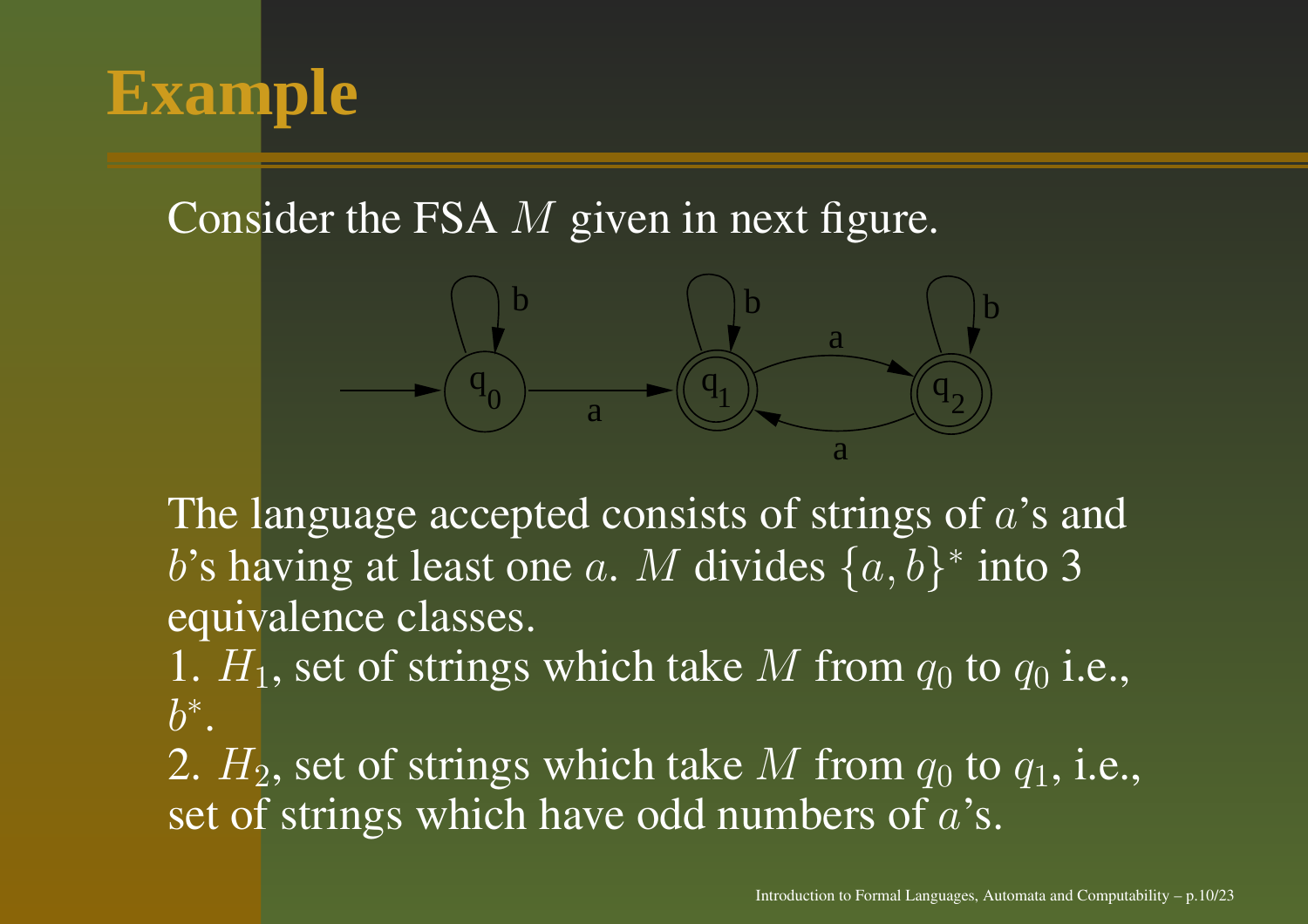3.  $H_3$ , set of strings which take M from  $q_0$  to  $q_2$ , i.e., set of strings which have even number of  $a$ 's.  $L = H_2 \cup H_3$  as can be seen.

- 1. Let  $x \in H_1$  and  $y \in H_2$ . Then  $xb \in H_1$  and  $yb \in H_2$ . Then  $xb \notin L$  and  $yb \in L$ . Therefore  $xR_{L}y.$
- 2. Let  $x \in H_1$  and  $y \in H_3$ . Then  $xb \in H_1$  and so  $xb \notin L$  and  $yb \in H_3$  and so  $xb \in L.$  Therefore  $xR_{L}y.$
- 3. Let  $x \in H_2$  and  $y \in H_3$ . Take any string  $z, xz$ belongs to either  $H_2$  or  $H_3$  and so in L,  $yz$ belongs to either  $H_2$  or  $H_3$  and so in L. Therefore  $xR_Ly$  . Introduction to Formal Languages, Automata and Computability – p.11/23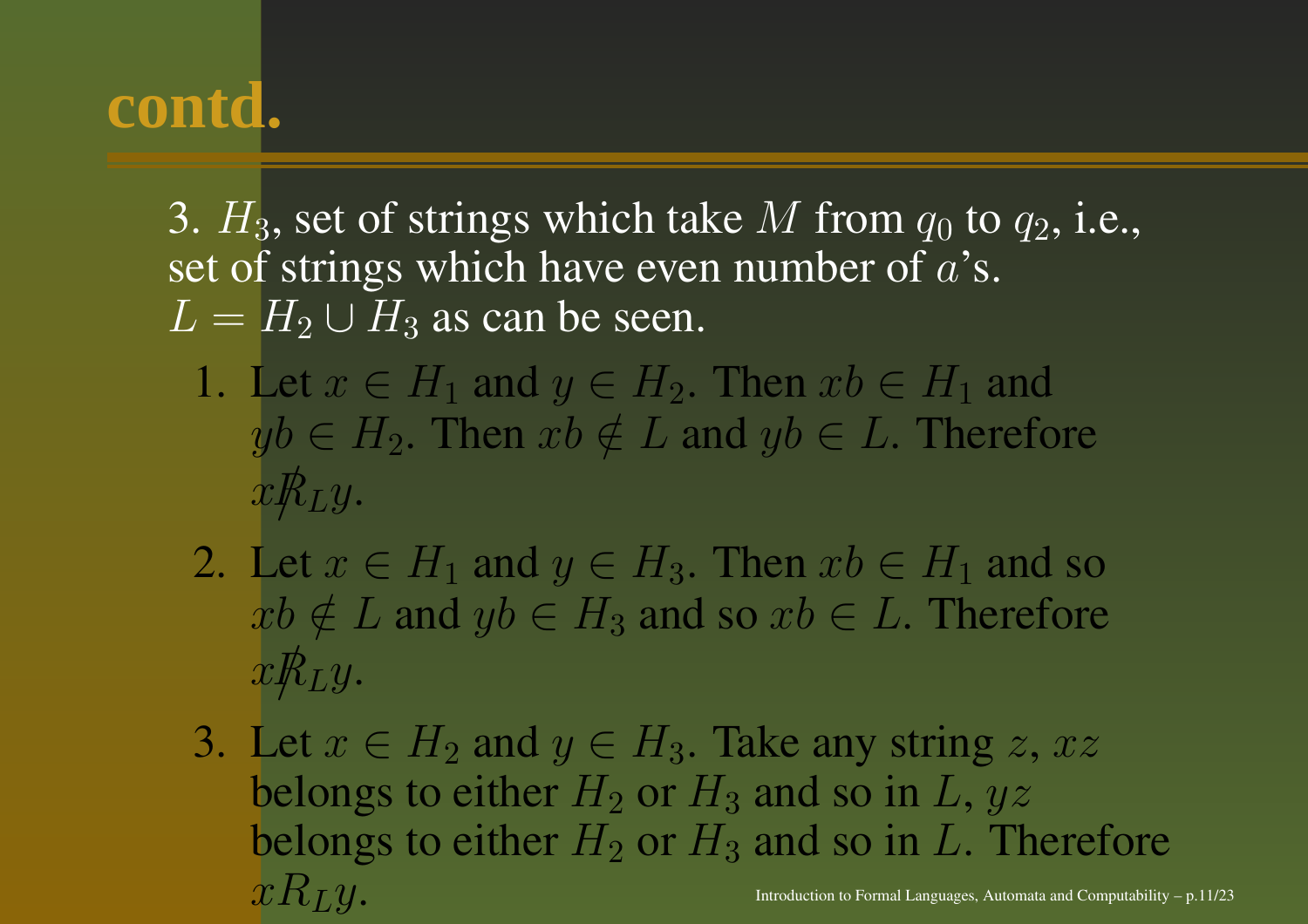So if we construct  $M'$  as in the proof of the theorem, we have one state corresponding to  $H_1$  and one state corresponding to  $L = H_2 \cup H_3$ .



This is the automaton we get as  $M'$ . We see that, it accepts  $L(M)$ . Both M and M' are DFSA accepting the same language. But  $M'$  has minimum number of states and is called the minimum state automaton.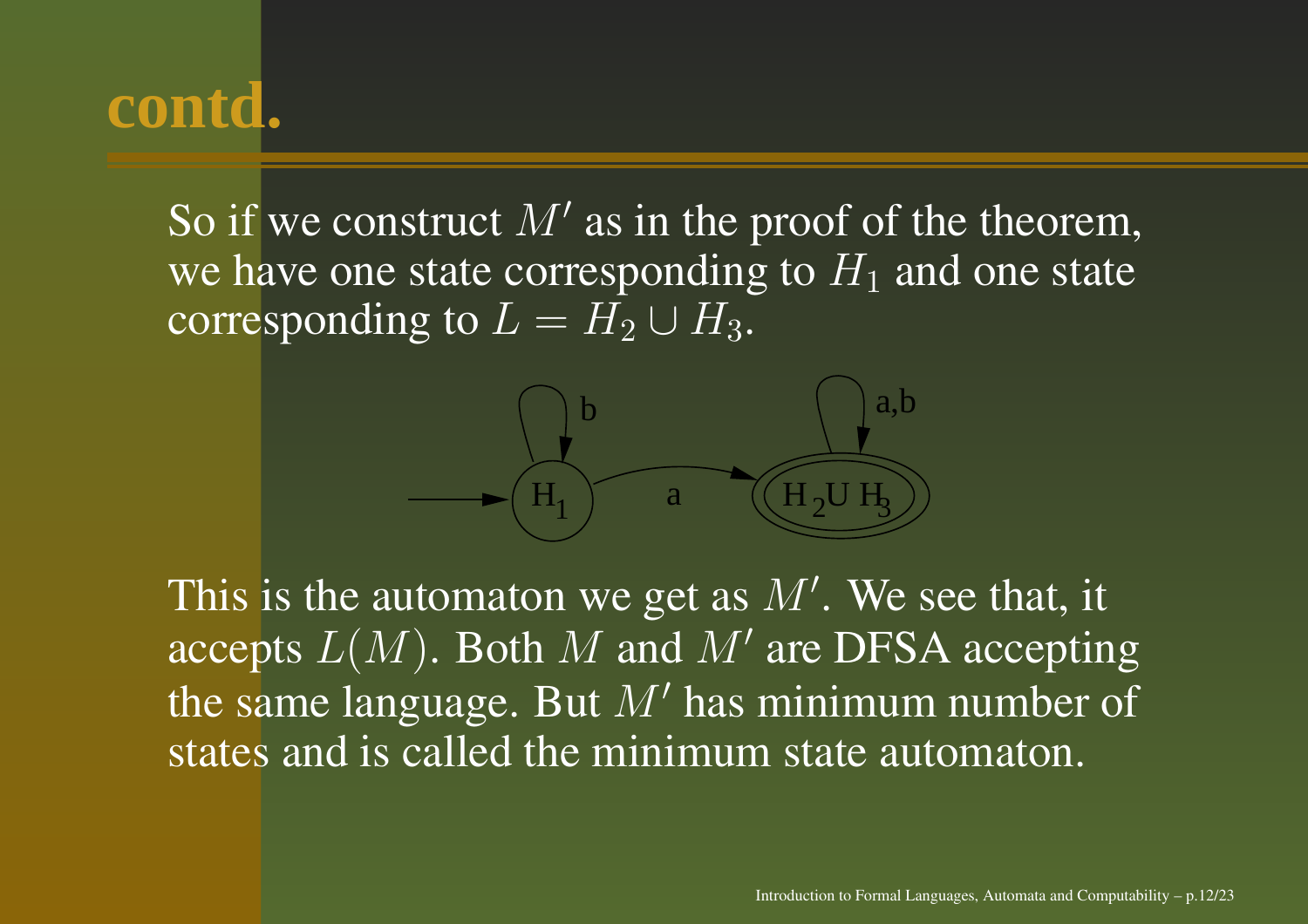Theorem The minimum state automaton accepting a regular set  $\overline{L}$  is unique up to an isomorphism and is given by  $M'$  in the proof of previous theorem. In the proof of previous theorem, we started with  $M,$ found equivalence classes for  $R_M,\,R_L$  and constructed  $M'$ . The number of states of  $M$  is equal to the index of  $R_M$  and the number of states of  $M'$  is equal to the index of  $R_L$ . Since  $R_M$  is a refinement of  $R_L$ , the number of states of  $M'$  is less than or equal to the number of states of M. If M and M' have the same number of states, then we can find a mapping  $h: K \to K'$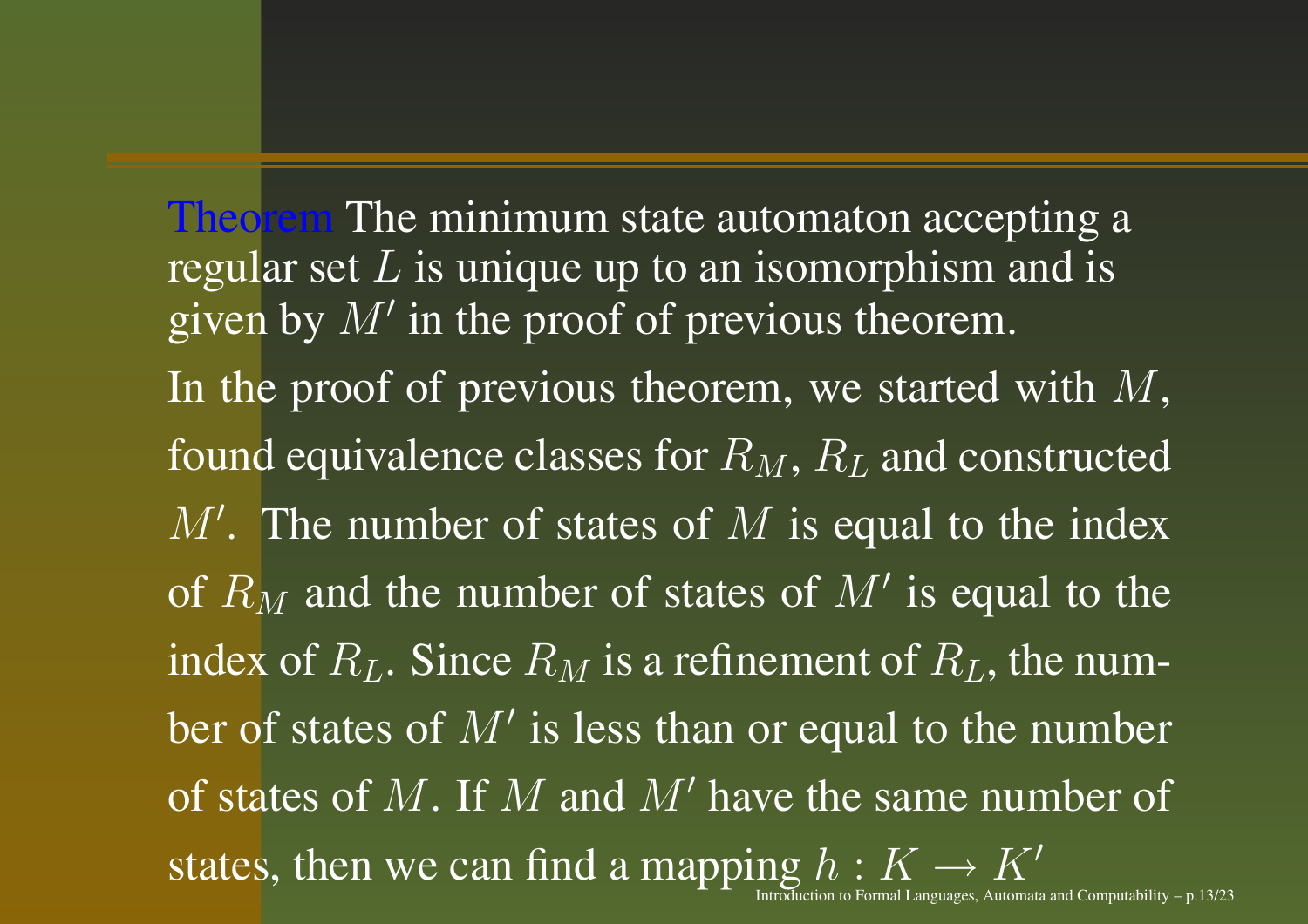(which identifies each state of K with a state of  $K'$ ) such that if  $h(q) = q'$  then for  $a \in \Sigma,$ 

 $h(\delta(q, a)) = \delta'(q', a).$ 

This is achieved by defining  $h$  as follows:  $h(q_0) = q_0'$ and if  $q \in K$ , then there exists a string x such that  $\delta(q_0, \overline{x}) = q$ .  $h(q) = q'$  where  $\delta(q'_0, x) = q'$ . This definition of  $h$  is consistent. This can be seen as follows: Let  $\delta(q,a) = p$  and  $\delta'(q',a) = p',$   $\delta(q_0,xa) = p$  and  $\delta'(q_0', xa) = p'$  and hence  $h(p) = p'.$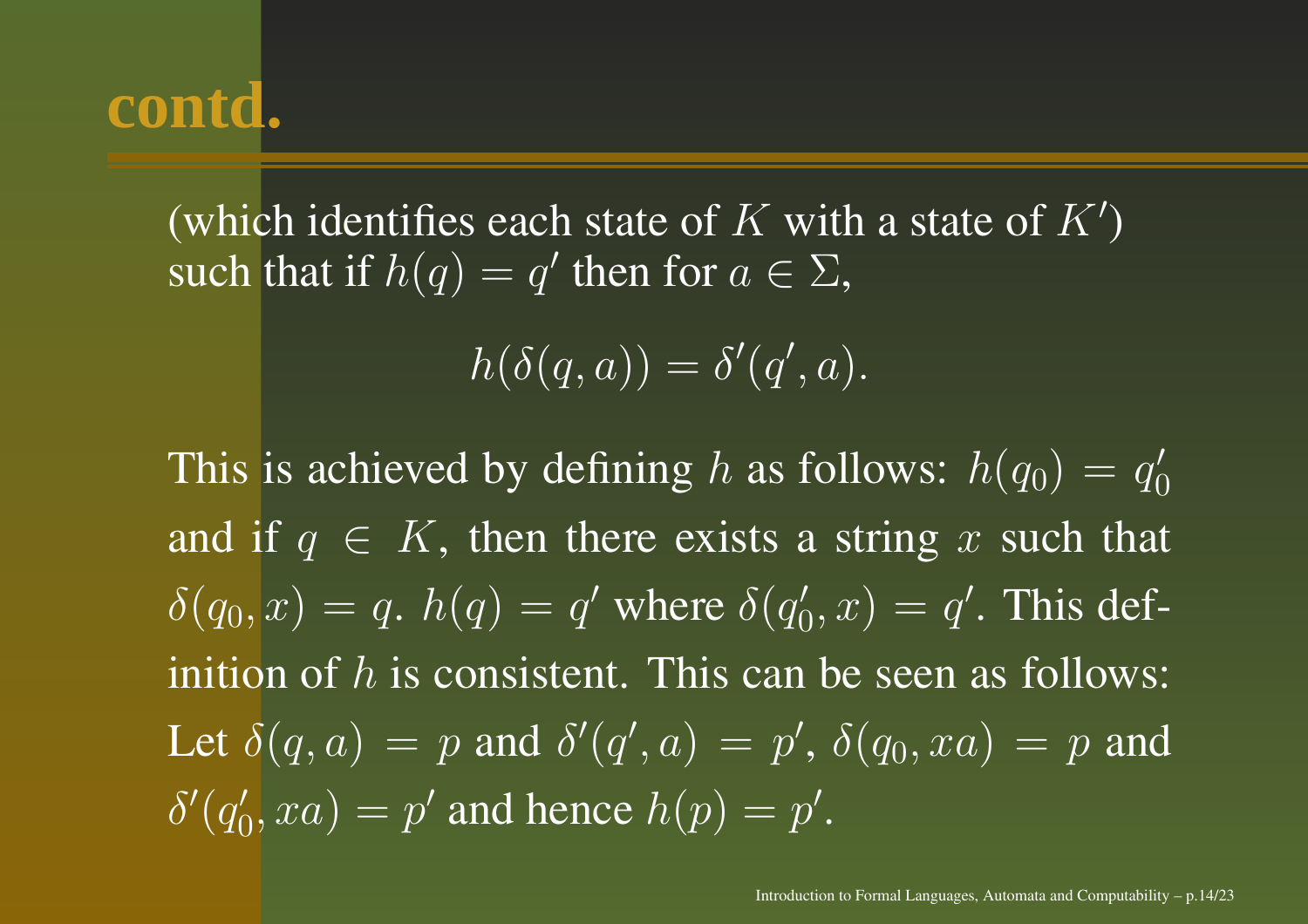Let  $M = (K,\Sigma,\delta,q_0,F)$  be a DFSA. Let  $R$  be an equivalence relation on K such that  $pRq$ , if and only if for each input string  $x, \delta(p, x) \in F$  if and only if  $\delta(q, x) \in F$ . This essentially means that if p and q are equivalent, then either  $\delta(p, x)$  and  $\delta(q, x)$  both are in F or both are not in F for any string x.  $p$  is distinguishable from  $q$  if there exists a string  $x$  such that one of  $\delta(q,x),\,\delta(p,x)$  is in  $F$  and the other is not.  $x$  is called the distinguishing string for the pair  $$ . If  $p$  and  $q$  are equivalent  $\delta(p,a)$  and  $\delta(q,a)$  will be equivalent for any a. If  $\delta(p, a) = r$  and  $\delta(q, a) = s$ and  $r$  and  $s$  are distinguishable by  $x$ , then  $p$  and  $q$  are distinguishable by  $ax.$  Introduction to Formal Languages, Automata and Computability – p.15/23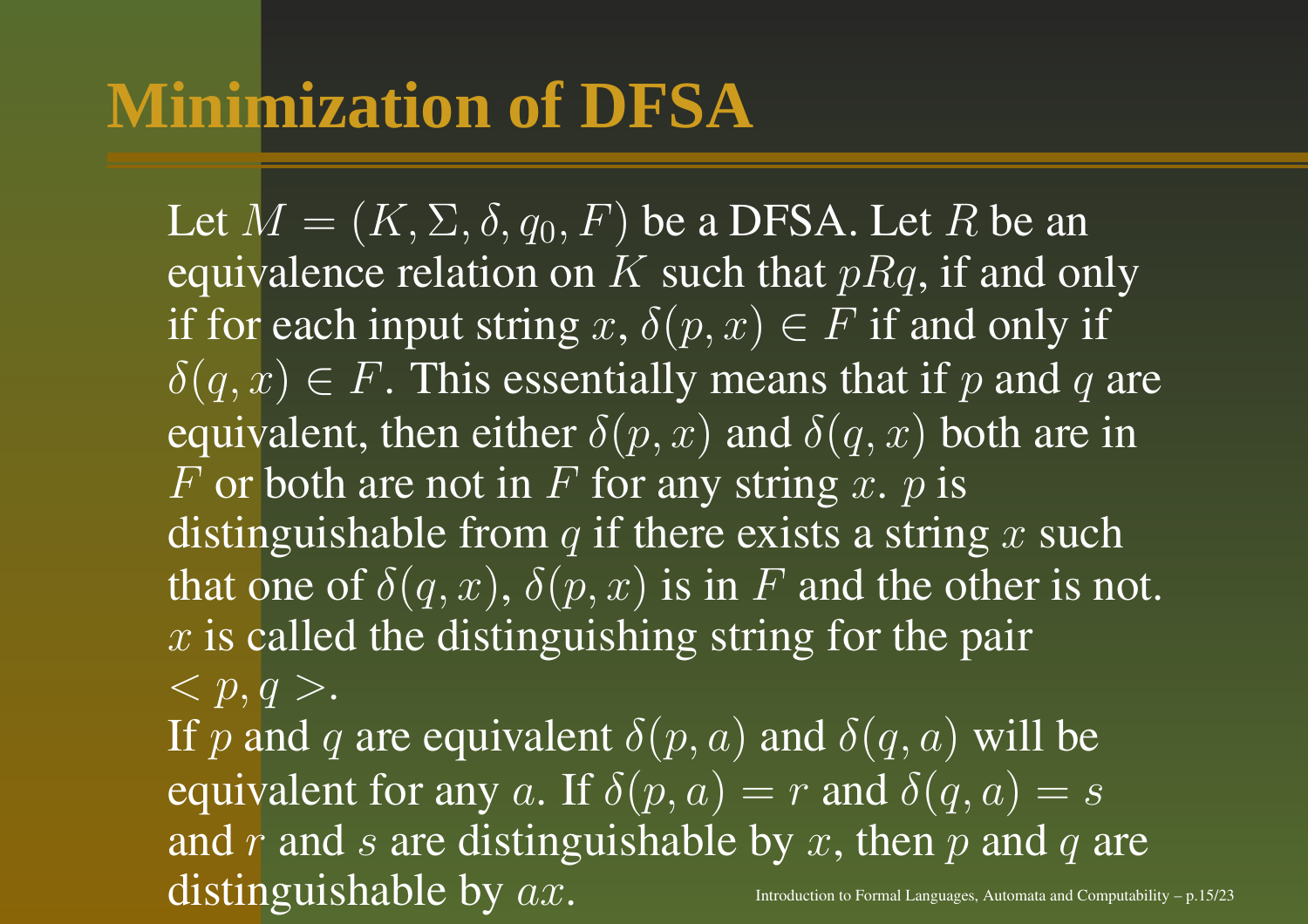# **Algorithm to find minimum DFSA**

We get a partition of the set of states of  $K$  as follows: **Step** 1 Consider the set of states in K. Divide them into two blocks  $F$  and  $K-F.$  (Any state in  $F$  is distinguishable from a state in  $K - F$  by  $\epsilon$ ) Repeat the following step till no more split is possible. **Step 2** Consider the set of states in <sup>a</sup> block. Consider the  $a$ -successors of them for  $a\in\Sigma.$  If they belong to different blocks, split this block into two or more blocks depending on the  $a$ -successors of the states. For example if a block has  $\{q_1,\ldots,q_k\}$ .  $\delta(q_1,a)=p_1,$ 

 $\delta(q_2, a) = p_2, \ldots, \delta(q_k, a) = p_k$  and  $p_1, \ldots, p_i$  belong to one block,  $p_{i+1},\ldots,p_j$  belong to another block and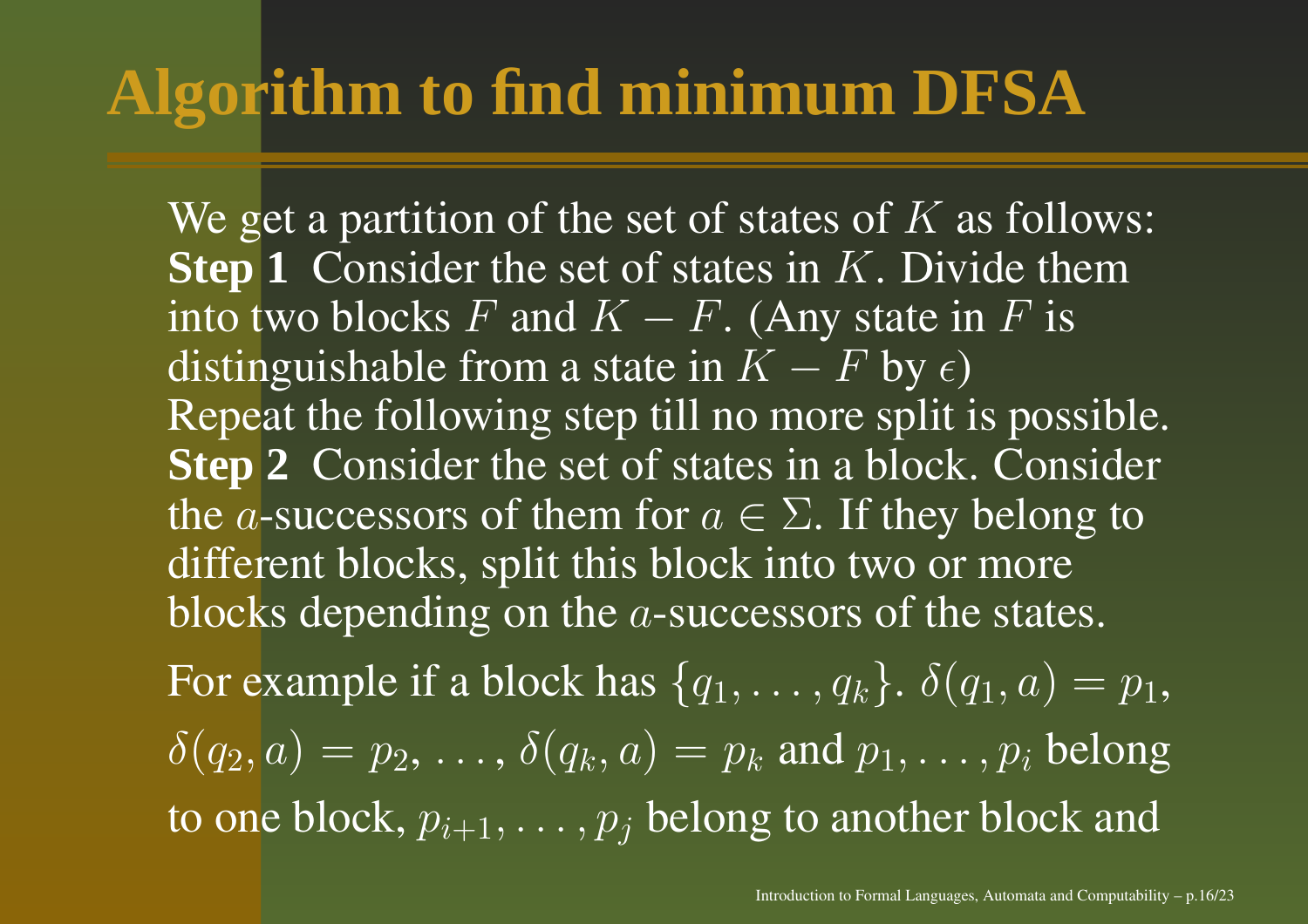$p_{i+1}, \ldots, p_k$  belong to third block, then split  $\{q_1, \ldots, q_k\}$  into  $\{q_1, \ldots, q_i\}$   $\{q_{i+1}, \ldots, q_j\}$  $\{q_{j+1}, \ldots, q_k\}.$ **Step 3** For each block  $B_i$ , consider a state  $b_i$ . Construct  $M' = (K', \Sigma, \delta', q_0', F')$  where  $K' = \{b_i | B_i\}$ is a block of the partition obtained in step  $2$  }.  $q_0^\prime$  corresponds to the block containing  $q_0.$  $\delta(b_i, a) = b_j$  if there exits  $q_i \in B_i$  and  $q_j \in B_j$  such that  $\delta(q_i, a) = q_j$ .  $F'$  consists of states corresponding to the blocks containing states in  $F$ .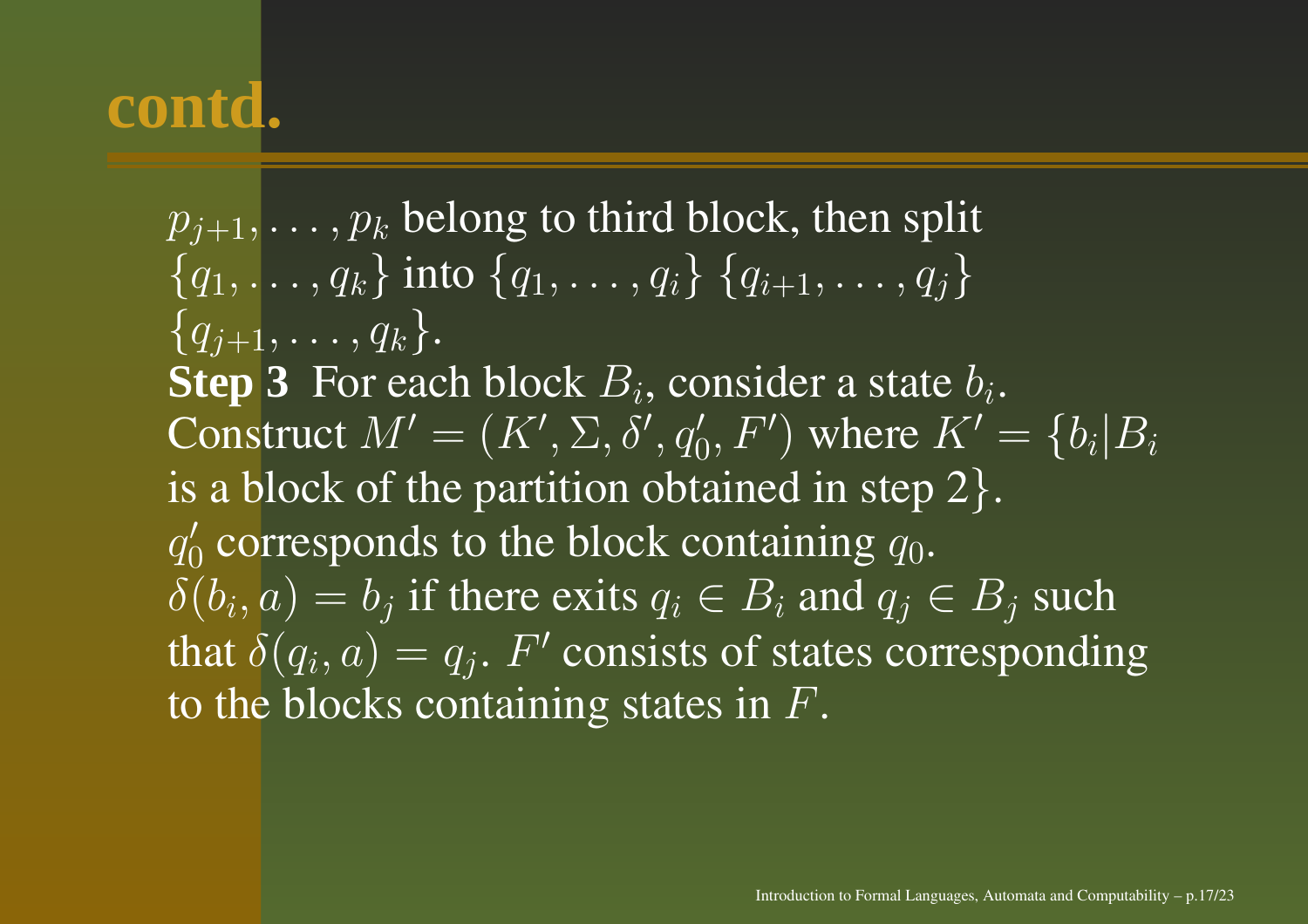# **Example**

Consider the following FSA  $M$  over  $\Sigma = \{b, c\}$ accepting strings which have *bcc* as a substrings. A nondeterministic automaton for this will be,



c Introduction to Formal Languages, Automata and Computability – p.18/23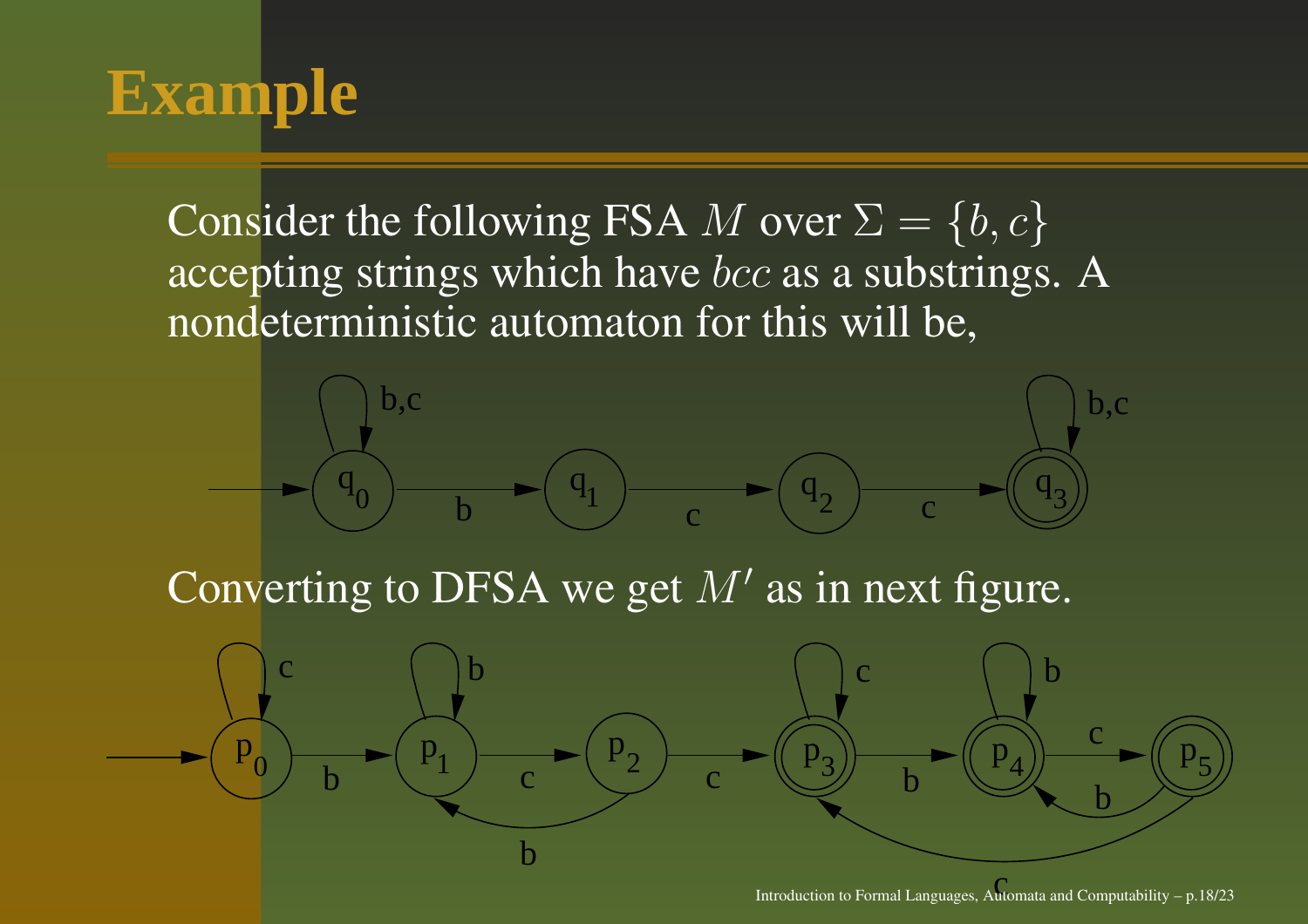where,  $p_0 = [q_0]$   $p_1 = [q_0, q_1]$   $p_2 = [q_0, q_2]$  $p_3 = [q_0, q_3]$   $p_4 = [q_0, q_1, q_3]$  $\overline{p_5}$  =  $\overline{[q_0, q_2, q_3]}$ . Finding the minimum state automaton for  $M^\prime$ **Step 1** Divide the set of states into 2 blocks

#### $\overline{p_0p_1p_2}$   $\overline{p_3p_4p_5}$ .

In  $\overline{p_0p_1p_2}$ , the  $b$  successors are in one block, the  $c$  successors of  $p_0p_1$  are in one block and  $p_2$  is in another block. Therefore  $\overline{p_0p_1p_2}$  is split as  $\overline{p_0p_1}$  and  $\overline{p_2}$ . The b and  $c$  successors of  $\overline{p_3p_4p_5}$  are in the same block.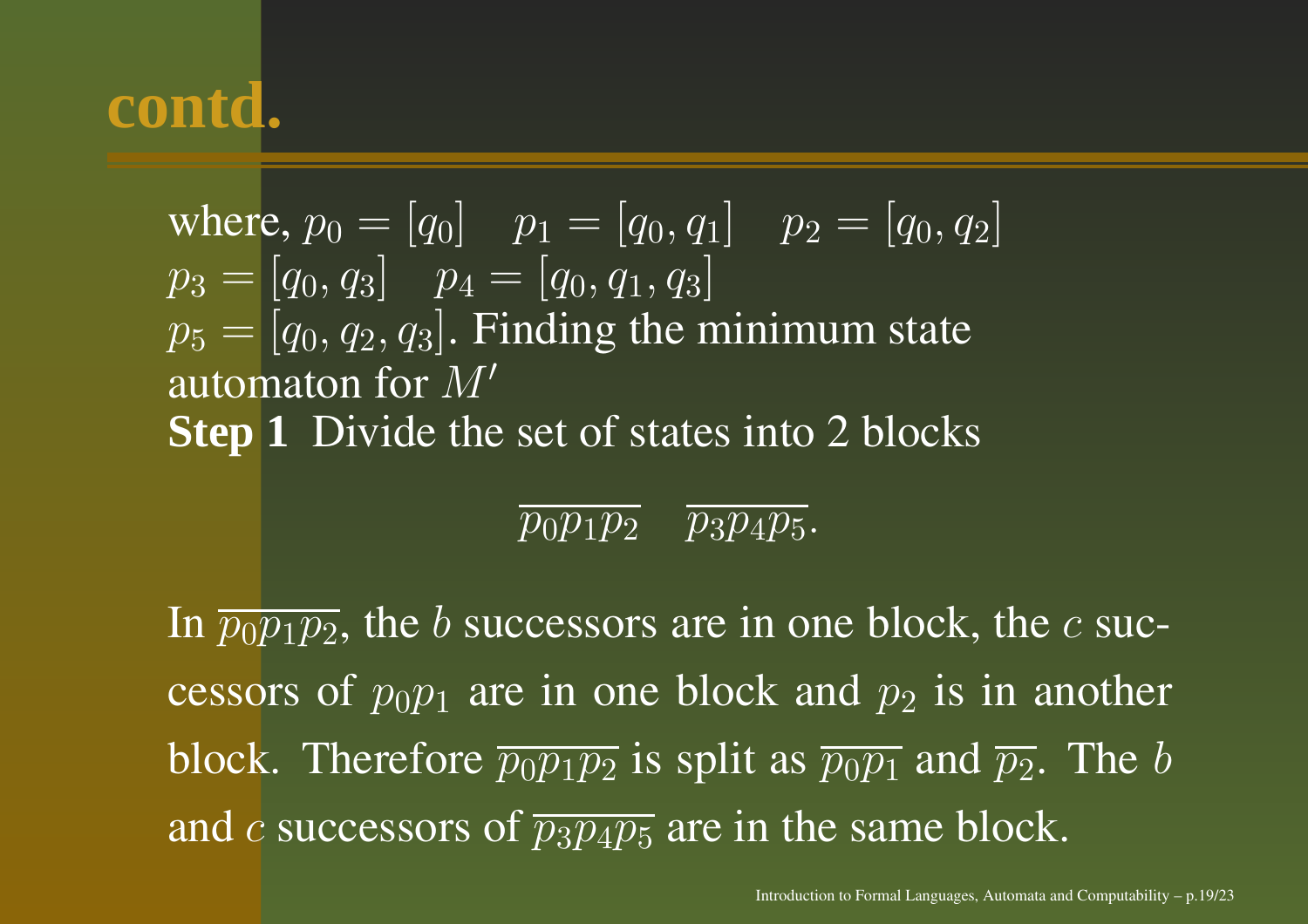Now the partition is  $\overline{p_0p_1}$   $\overline{p_2}$   $\overline{p_3p_4p_5}$ . Consider  $\overline{p_0p_1}$ . The b successors of  $\overline{p_0p_1}$  are in the same block but the  $c$  successors of  $\overline{p_0}$  and  $\overline{p_1}$  are  $\overline{p_0}$  and  $\overline{p_2}$  and they are in different blocks. Therefore  $\overline{p_0p_1}$  is split into  $\overline{p_0}$  and  $\overline{p_1}.$  Now the partition is  $\overline{p_0}$   $\overline{p_1}$   $\overline{p_2}$   $\overline{p_3p_4p_5}$ . No further split is possible. The minimum state automaton is

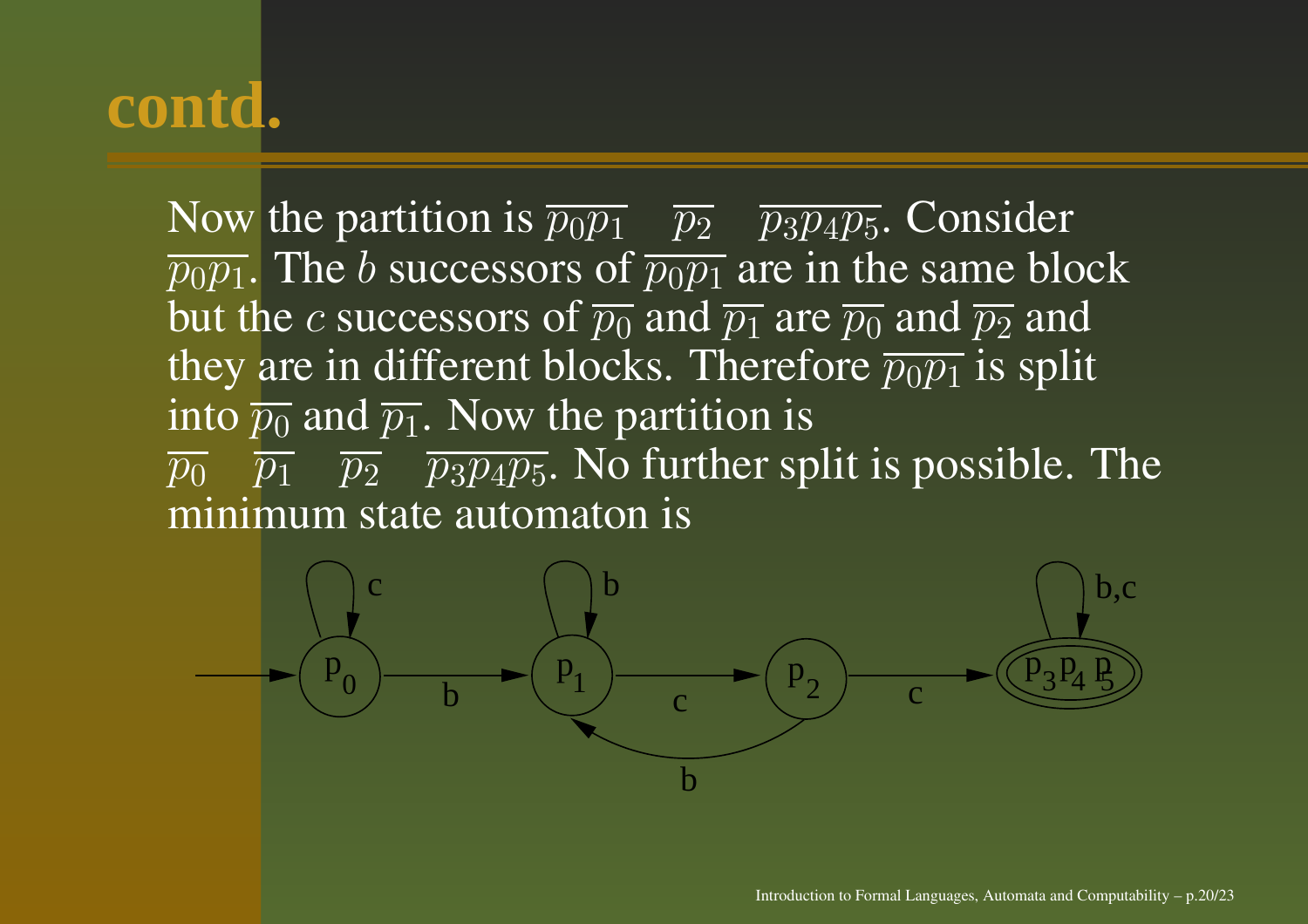The minimization procedure cannot be applied to NFSA. For example consider the NFSA



The language accepted is represented by the regular expression  $(0 + 1)$ <sup>\*</sup>0 for which NFSA in next figure will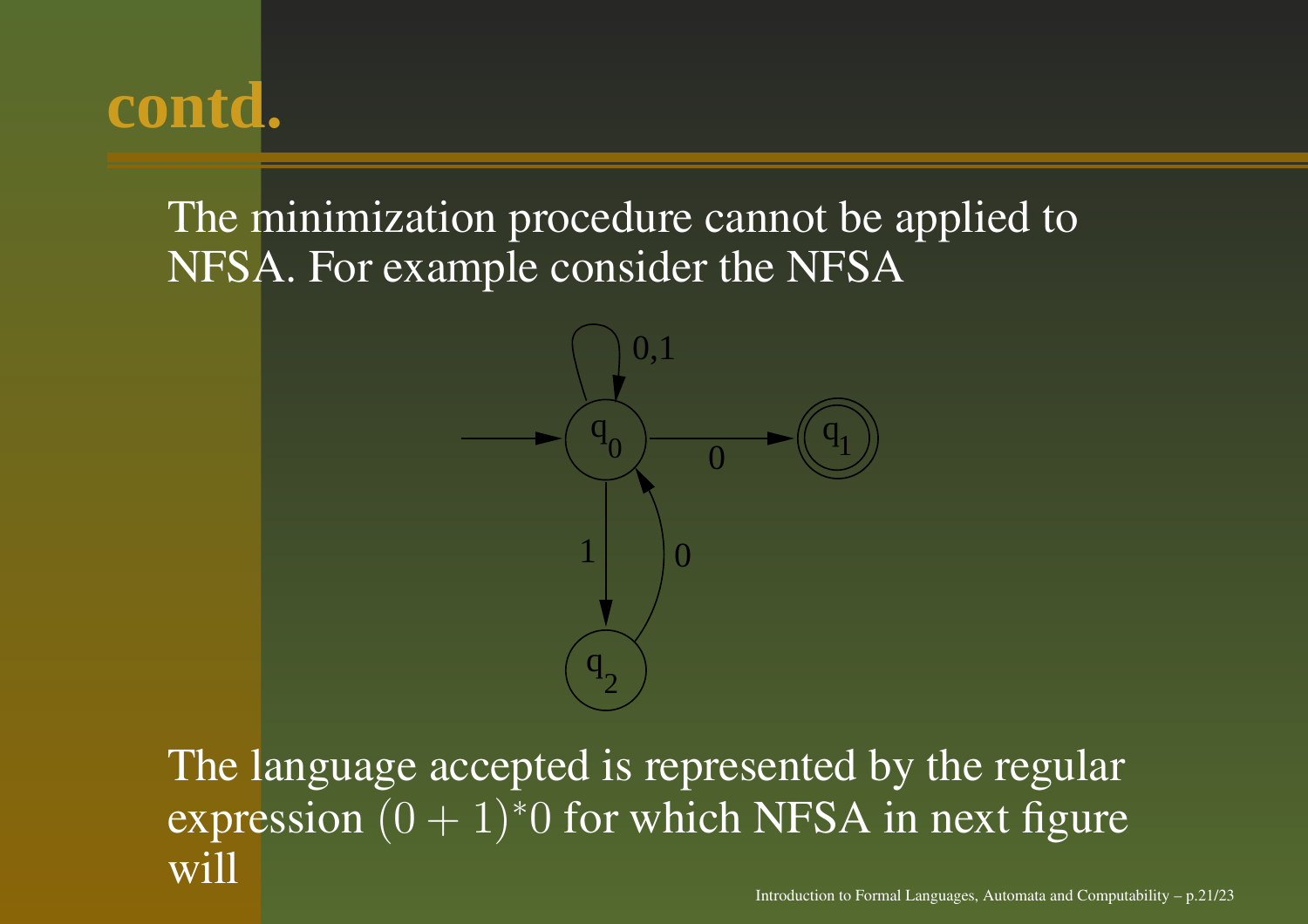suffice. But if we try to use the minimization procedure  $\overline{q_0q_1q_2}$  will be initially split as  $\overline{q_0q_2}$  and  $\overline{q_1}$ .  $q_0$  and  $q_2$  are not equivalent as  $\delta(q_0, 0)$  contains a final state while  $\delta(q_2,0)$  does not. So they have to be split and the FSA in first figure cannot be minimized using the minimization procedure.



Myhill-Nerode theorem can also be used to show that certain sets are not regular.